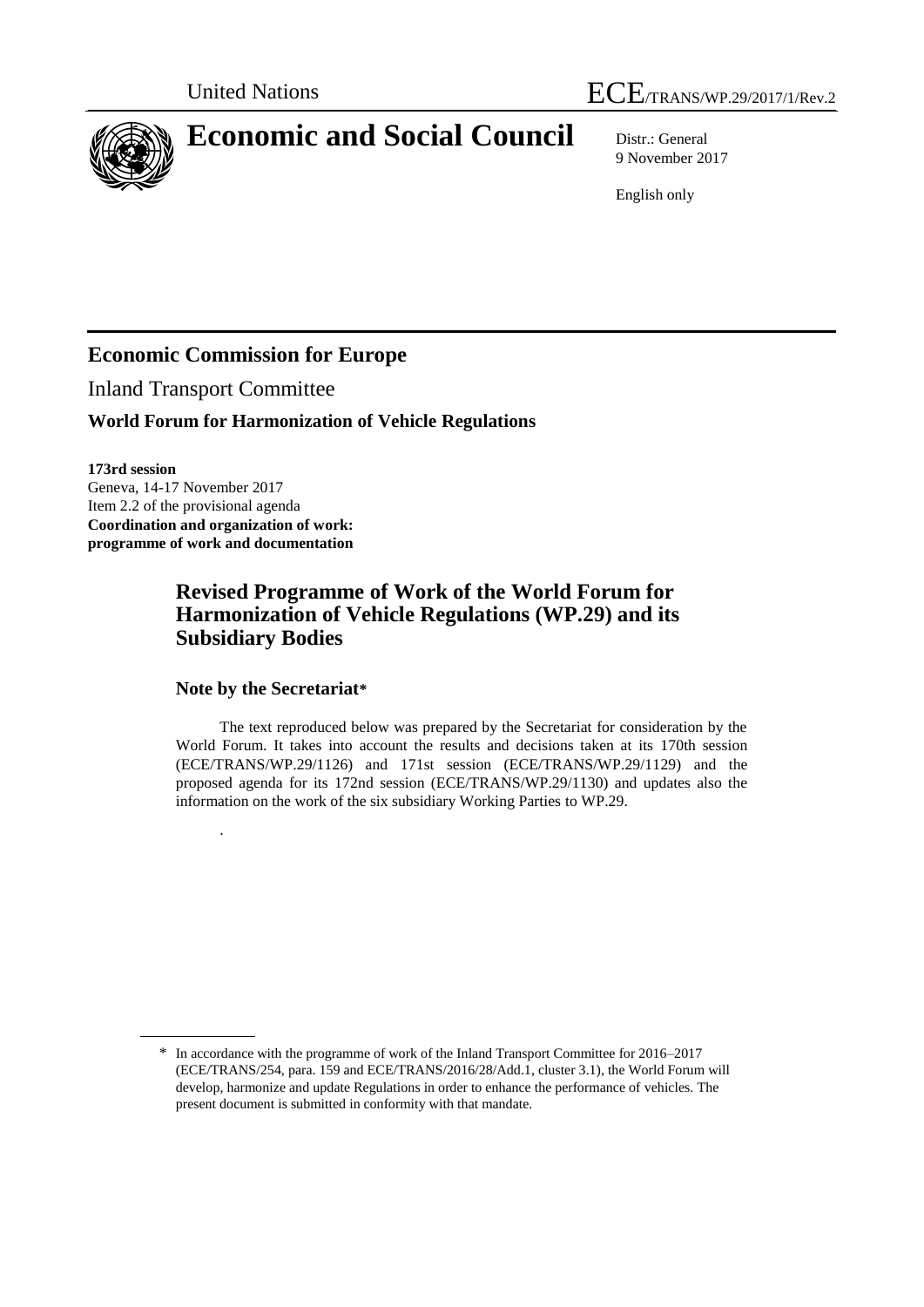## **Main topics of work of the World Forum for Harmonization of Vehicle Regulations and its subsidiary bodies**

Top priorities for the work of the World Forum for Harmonization of Vehicle Regulations lie in the field of automated vehicles paving the way for a regulatory framework supporting the introduction of these emerging technologies towards future autonomous vehicles and in electro-mobility to address the challenges of limited fossil fuel resources, environmental protection and climate change.

#### **1. Further development and implementation of the three Vehicle Agreements:**

1.1. 1958 Agreement: Following the adoption and entry into force of Revision 3 of the 1958 Agreement, expected on 14 September 2017, the requirements for International Whole Vehicle Type Approval (IWVTA) are to be established by the new UN Regulation No. 0.

1.2. 1997 Agreement: Further to amending the rules under the agreement, elements related to the performance and quality of periodic technical inspections are being prepared via both an adaptation of the agreement and the establishment of a resolution covering skills and training for inspectors, requirements for testing equipment and supervision of test centres.

1.3. 1998 Agreement: Following the establishment of Special resolution S.R.3, the implementation of the agreement will be followed with a more strategic approach by identifying key elements that define elements the work will focus on.

#### **2. Horizontal activities:**

2.1. Over the air updates of vehicle operational software, cyber security and data protection (ECE/TRANS/WP.29/1126, para. 23)

2.2. Performance requirements outside test conditions (ECE/TRANS/WP.29/1126, para. 21)

#### **3. Main topics of the Subsidiary Bodies:**

3.1. GRB main topic is the work on a gtr for Quiet Road Transport Vehicles (QRTV).

3.2. GRE is focusing on the simplification of the lighting regulations following the establishment of the Resolution R.E.5 on the common specification of light source categories.

3.3. GRPE main area of work is related to the transformation of WLTP into a new UN Regulation.

3.4. GRRF is establishing the first elements for the UN vehicle regulatory framework towards automated driving. Amendments to UN Regulation No. 79 including ACSF both for low and high speed driving manoeuvres, and amendments to UN Regulation No. 131 including AEBS for light vehicles  $(M_1 \text{ and } N_1)$ .

3.5. GRSG establishes a new UN Regulation on Advanced Driver Assistant Systems for Blind Spot Detection to early warn drivers of not automated vehicles.

3.6. GRSP focuses its work on a gtr for electric vehicle safety as well as on hydrogen vehicles, protection of vulnerable road users (e.g. gtr/UN Regulation on pedestrian protection and child restraint systems).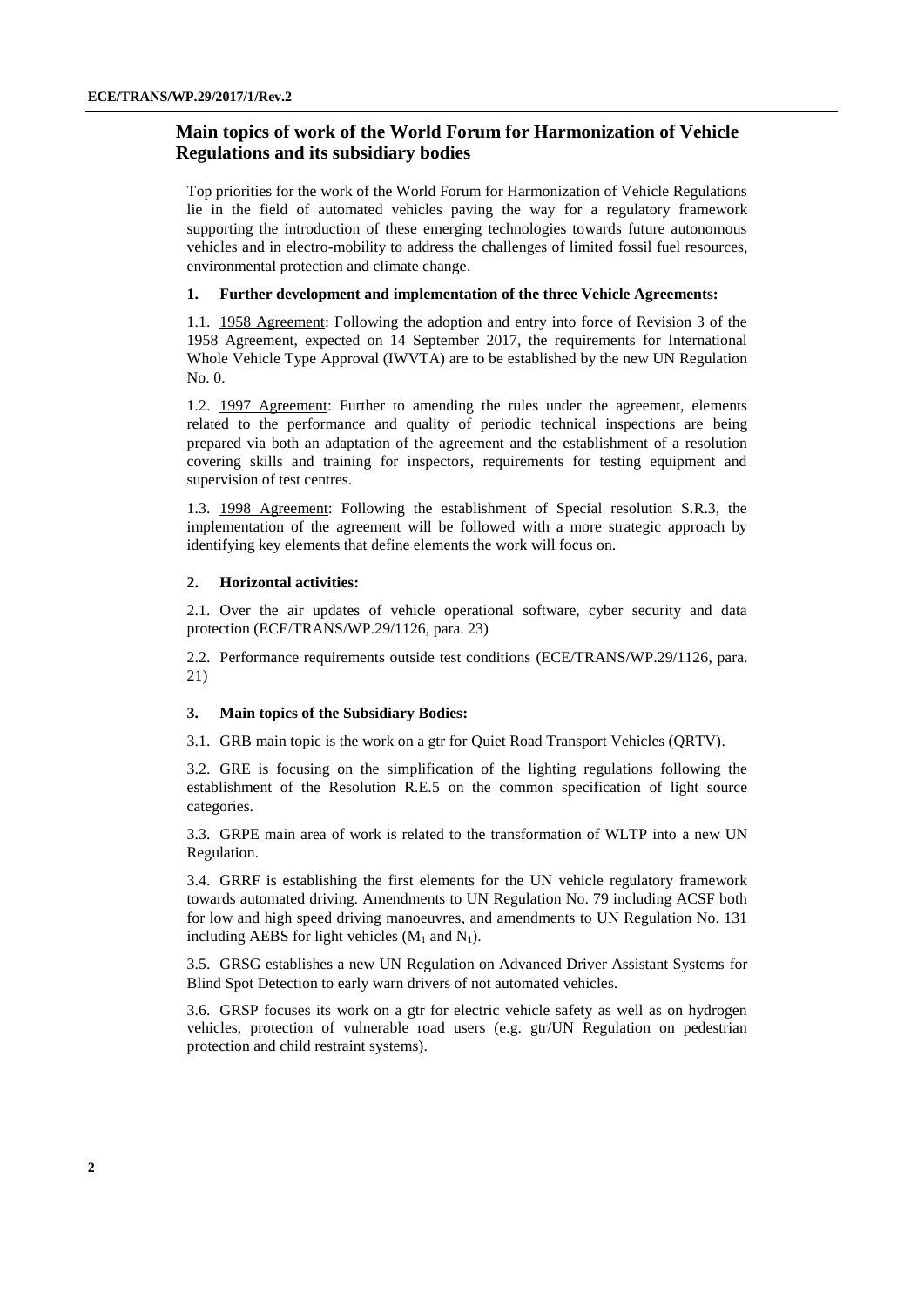| Subject |    |                                                                                                                                  | Document symbol<br>ECE/TRANS/WP.29/    | Documentation<br>availability            |
|---------|----|----------------------------------------------------------------------------------------------------------------------------------|----------------------------------------|------------------------------------------|
| 1.1.    |    | 1958 Agreement                                                                                                                   | For document symbols and its<br>(1134) | availability, please refer to the agenda |
|         |    | 1.1.1. Draft amendments to existing UN<br>Regulations to be considered at the<br>November 2017 session                           |                                        |                                          |
|         |    | UN Regulations Nos.:                                                                                                             |                                        |                                          |
|         | 6  | (Safety glazing)                                                                                                                 |                                        |                                          |
|         | 12 | (Steering mechanism)                                                                                                             |                                        |                                          |
|         | 14 | (Safety-belt anchorages)                                                                                                         |                                        |                                          |
|         | 16 | (Safety-belts)                                                                                                                   |                                        |                                          |
|         | 17 | (Strength of seats)                                                                                                              |                                        |                                          |
|         | 43 | (Safety glazing)                                                                                                                 |                                        |                                          |
|         | 44 | (Child Restraint Systems)                                                                                                        |                                        |                                          |
|         | 46 | (Devices for indirect vision)                                                                                                    |                                        |                                          |
|         | 48 | (Installation of lighting and light-<br>signaling devices)                                                                       |                                        |                                          |
|         | 49 | (Compression ignition and positive<br>ignition (LPG and CNG) engines))                                                           |                                        |                                          |
|         |    | 110 (CNG and LNG vehicles)                                                                                                       |                                        |                                          |
|         |    | 121 (Identification of controls, tell-tales<br>and indicators)                                                                   |                                        |                                          |
|         |    | 129 (Enhanced Child Restraint Systems)                                                                                           |                                        |                                          |
|         |    | 134 (Hydrogen and Fuel Cells Vehicles<br>(HFCV))                                                                                 |                                        |                                          |
|         |    | 1.1.2. Draft New UN Regulation:                                                                                                  |                                        |                                          |
|         |    | Proposal for a new UN Regulation No. 0 on<br>the International Whole Vehicle Type<br>Approval                                    |                                        |                                          |
|         |    | Proposal for a new UN Regulation on<br><b>Accident Emergency Call Systems (AECS)</b>                                             |                                        |                                          |
|         |    | Proposal for a new UN Regulation on<br>ISOFIX anchorage systems, ISOFIX top<br>tether anchorages and i-Size seating<br>positions |                                        |                                          |

## **Subjects under consideration by the World Forum (WP.29)**

Table 1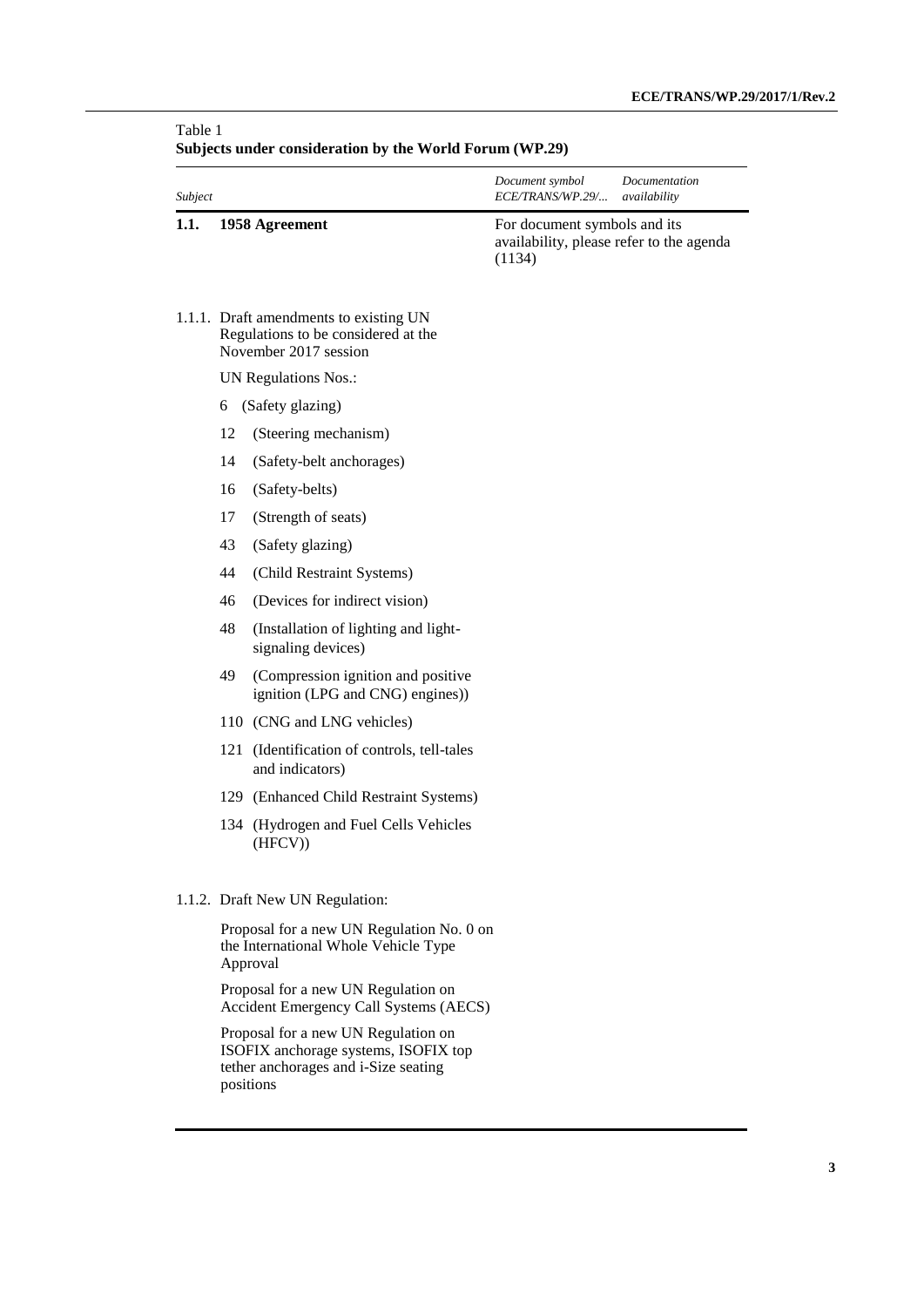#### **ECE/TRANS/WP.29/2017/1/Rev.2**

| Subject |                                                                                                               | Document symbol<br>ECE/TRANS/WP.29/ | Documentation<br>availability |
|---------|---------------------------------------------------------------------------------------------------------------|-------------------------------------|-------------------------------|
|         | 1.1.3. Draft amendments to existing UN<br>Regulations to be considered at the March<br>2018 session           |                                     |                               |
|         | <b>UN Regulations Nos.:</b>                                                                                   |                                     |                               |
|         | 6 (Direction indicators);                                                                                     |                                     |                               |
|         | 13 (Heavy vehicle braking);                                                                                   |                                     |                               |
|         | 13H (Brakes of $M_1$ and $N_1$ vehicles);                                                                     |                                     |                               |
|         | 30 (Tyres for passenger cars)                                                                                 |                                     |                               |
|         | 37 (Filament light sources);                                                                                  |                                     |                               |
|         | 41 (Noise emissions of motorcycles);                                                                          |                                     |                               |
|         | 43 (Safety glazing);                                                                                          |                                     |                               |
|         | 46 (Devices for indirect vision);                                                                             |                                     |                               |
|         | 51 (Noise of M and N categories of<br>vehicles);                                                              |                                     |                               |
|         | 67 (LPG vehicles);                                                                                            |                                     |                               |
|         | 79 (Steering equipment);                                                                                      |                                     |                               |
|         | 107 (M2 and M3 vehicles);                                                                                     |                                     |                               |
|         | 110 (CNG and LNG vehicles);                                                                                   |                                     |                               |
|         | 118 (Burning behavior of materials);                                                                          |                                     |                               |
|         | 121 (Identification of controls, tell-tales<br>and indicators);                                               |                                     |                               |
|         | 122 (Heating systems);                                                                                        |                                     |                               |
|         | 128 (LED light sources);                                                                                      |                                     |                               |
|         | 140 (Electronic stability control)                                                                            |                                     |                               |
|         | 1.1.4. Proposal for new UN Regulations to be<br>considered at the March 2018 session                          |                                     |                               |
|         | 1.1.5. Status of the Agreement and of the<br>annexed UN Regulations, including the<br>latest situation report | 343/Rev.25                          |                               |
|         | 1.1.6. Development of an International Whole<br>Vehicle Type Approval (IWVTA) system,                         |                                     |                               |
|         | 1.1.7. Consideration of amendments to the 1958<br>Agreement.                                                  |                                     |                               |
|         | 1.1.8. Development of an electronic database for<br>the exchange of type approval<br>documentation (DETA)     |                                     |                               |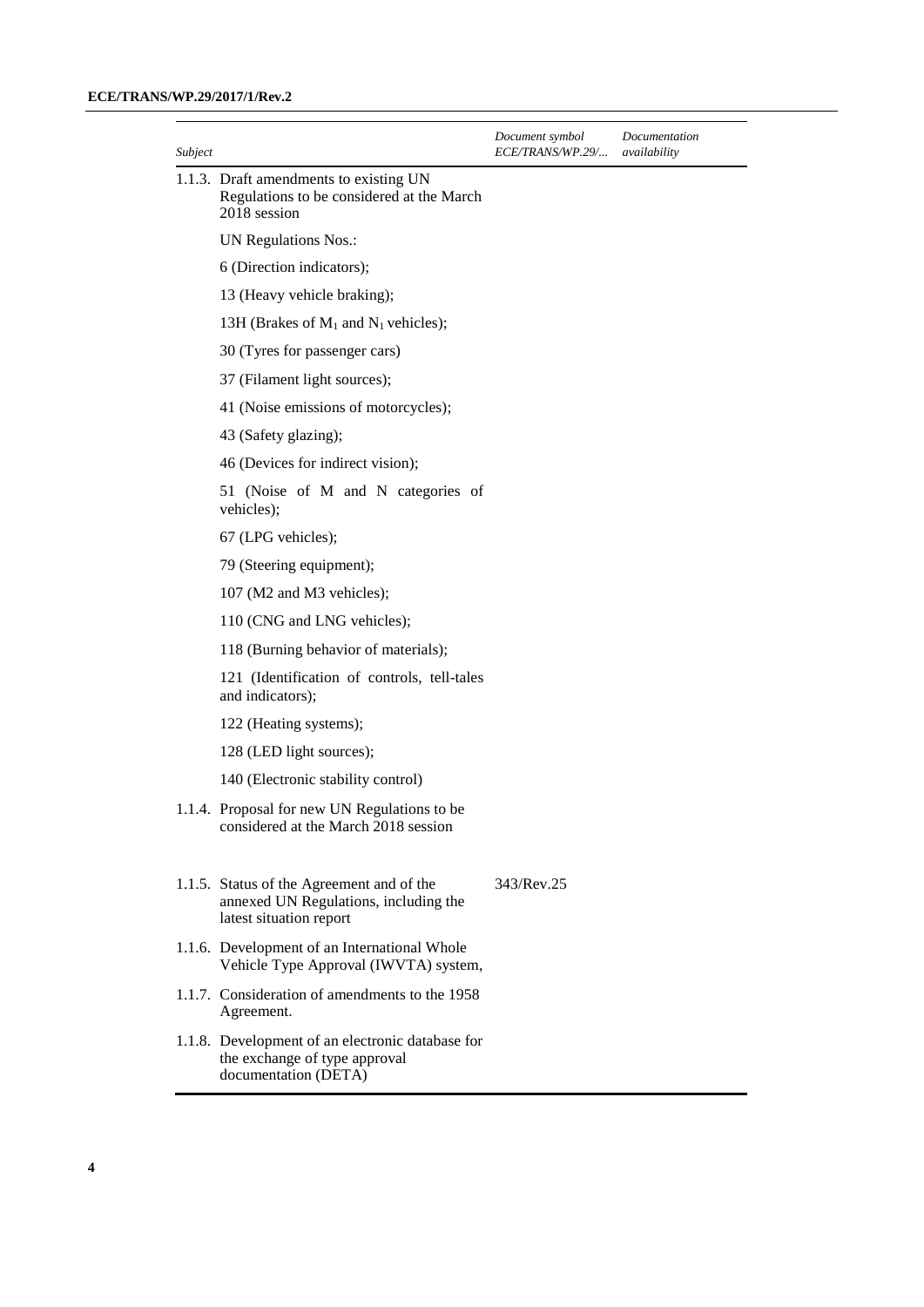| Subject |                                                                                                                                             | Document symbol<br>ECE/TRANS/WP.29/ availability | Documentation                            |
|---------|---------------------------------------------------------------------------------------------------------------------------------------------|--------------------------------------------------|------------------------------------------|
| 1.2.    | 1998 Agreement (Global)                                                                                                                     | For document symbols and its<br>(1130)           | availability, please refer to the agenda |
|         | 1.2.1. Consideration of draft UN GTRs and<br>amendments to them:                                                                            |                                                  |                                          |
|         | Proposal for a new Global Technical<br>Regulation on Electric Vehicle Safety<br>(EVS)                                                       |                                                  |                                          |
|         | Amendment 3 to UN GTR No. 15<br>(Worldwide harmonized Light vehicles<br>Test Procedures (WLTP))                                             |                                                  |                                          |
|         | 1.2.2. Consideration of Mutual Resolutions                                                                                                  |                                                  |                                          |
|         | Consideration of draft amendments to<br>Mutual Resolution No. 1 (M.R.1)                                                                     |                                                  |                                          |
|         | Nil                                                                                                                                         |                                                  |                                          |
|         | Consideration of draft amendments to<br>Mutual Resolution No. 2 (M.R.2)                                                                     |                                                  |                                          |
|         | Nil                                                                                                                                         |                                                  |                                          |
|         | <b>Consideration of new Mutual Resolutions</b>                                                                                              |                                                  |                                          |
|         | Proposal for a new Mutual Resolution<br>(M.R.3) of the 1958 and the 1998<br>Agreements concerning Vehicle Interior<br>Air Quality (VIAQ)Nil |                                                  |                                          |
|         | 1.2.3. Guidance for the development of UN<br>GTR <sub>s</sub> :                                                                             |                                                  |                                          |
|         | Nil                                                                                                                                         |                                                  |                                          |
|         | 1.2.4. Progress on the development of new UN<br>GTRs and of amendments to established<br><b>UN GTRs</b>                                     |                                                  |                                          |
|         | 1.2.5. Consideration of draft UN GTRs and<br>amendments to them to be considered at<br>the March 2018 session                               |                                                  |                                          |
|         | 1.2.6. Consideration of new Mutual Resolutions                                                                                              |                                                  |                                          |
|         | 1.2.7. Guidance for the development of UN<br>GTR <sub>s:</sub>                                                                              |                                                  |                                          |
|         | Nil                                                                                                                                         |                                                  |                                          |
|         | 1.2.8. Progress on the development of new UN<br>GTRs and of amendments to established<br>UN GTRs                                            |                                                  |                                          |
|         | (Worldwide Motorcycle emission<br>2                                                                                                         |                                                  |                                          |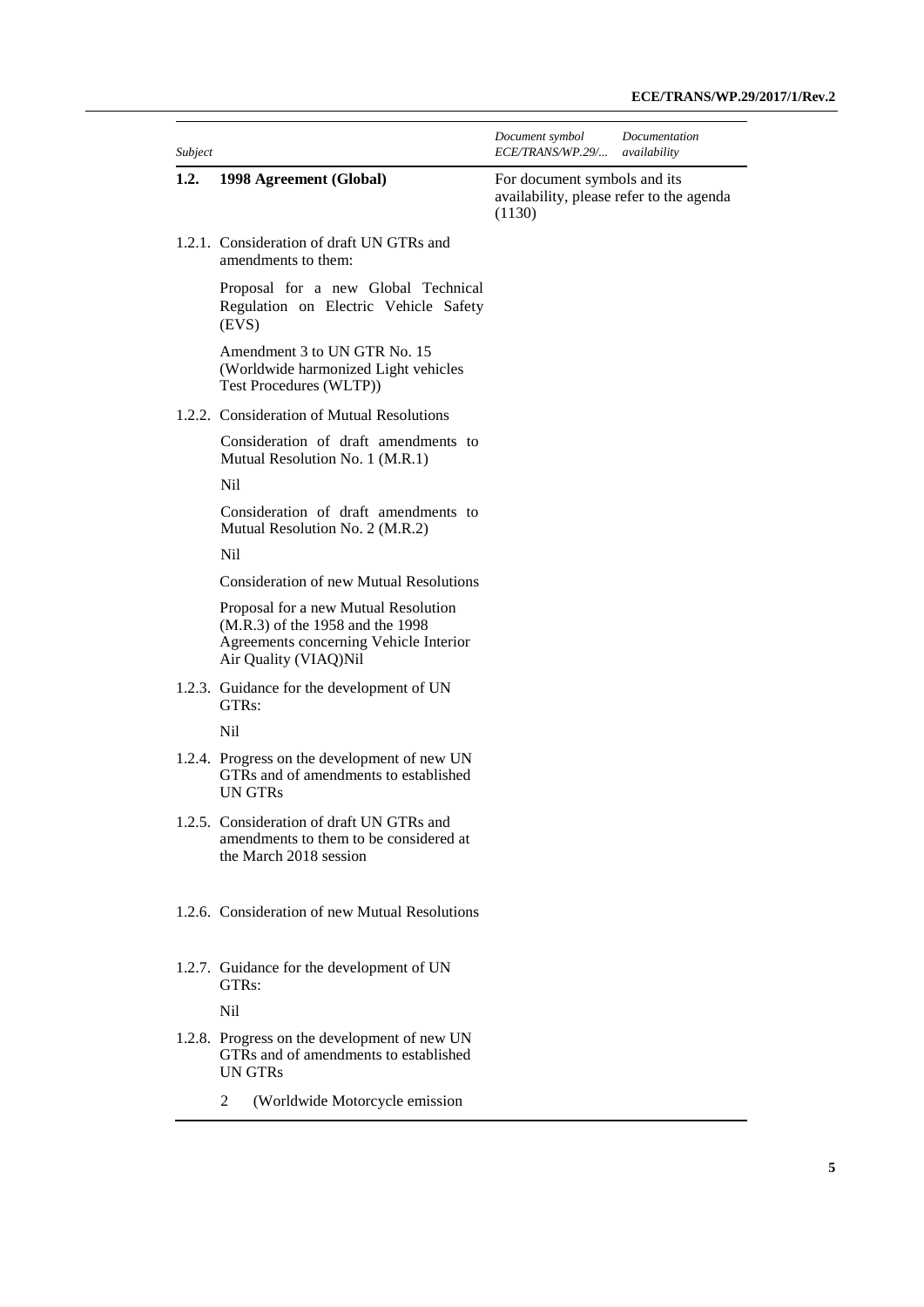#### **ECE/TRANS/WP.29/2017/1/Rev.2**

| Subject |    |                                                                                                                                                                                             | Document symbol<br><i>ECE/TRANS/WP.29/</i>                                         | Documentation<br>availability |
|---------|----|---------------------------------------------------------------------------------------------------------------------------------------------------------------------------------------------|------------------------------------------------------------------------------------|-------------------------------|
|         |    | Test Cycle (WMTC))                                                                                                                                                                          |                                                                                    |                               |
|         | 3  | (Motorcycle braking)                                                                                                                                                                        |                                                                                    |                               |
|         | 6  | (Safety glazing)                                                                                                                                                                            |                                                                                    |                               |
|         | 7  | (Head restraints)                                                                                                                                                                           |                                                                                    |                               |
|         | 9  | (Pedestrian safety)                                                                                                                                                                         |                                                                                    |                               |
|         |    | 13 (Hydrogen and Fuel Cell Vehicles<br>$(HFCV)$ – Phase 2)                                                                                                                                  |                                                                                    |                               |
|         | 15 | (Worldwide harmonized Light<br>vehicle Test Procedures (WLTP) -<br>Phase 2)                                                                                                                 |                                                                                    |                               |
|         | 16 | (Tyres)                                                                                                                                                                                     |                                                                                    |                               |
|         |    | Draft gtr on Quiet Road Transport<br>Vehicles (QRTV)                                                                                                                                        |                                                                                    |                               |
|         |    | 1.2.9. Exchange of views on items for new UN<br><b>Global Technical Regulations</b>                                                                                                         |                                                                                    |                               |
|         |    | Harmonization of side impact                                                                                                                                                                |                                                                                    |                               |
|         |    | Electric vehicles and the environment                                                                                                                                                       |                                                                                    |                               |
|         |    | Specifications for the 3-D H point<br>machine                                                                                                                                               |                                                                                    |                               |
|         |    | Hydrogen and Fuel Cell Vehicles<br>$(HFCV)$ (Gtr No. 13) – Phase 2                                                                                                                          |                                                                                    |                               |
| 1.3.    |    | 1997 Agreement (Inspections)                                                                                                                                                                | For document symbols and its<br>availability, please refer to the agenda<br>(1130) |                               |
|         |    | 1.3.1. Future development of the Agreement                                                                                                                                                  |                                                                                    |                               |
|         |    | 1.3.2. Update of UN Rules Nos. 1 and 2                                                                                                                                                      |                                                                                    |                               |
|         |    | 1.3.3. Consideration of new UN Rules                                                                                                                                                        |                                                                                    |                               |
|         |    | Proposals for a new Rule on Periodical<br>Technical Inspections of motor vehicles<br>using Compressed Natural Gas (CNG)<br>and/or Liquefied Natural Gas (LNG) in<br>their propulsion system |                                                                                    |                               |
|         |    | Proposals for a new Rule on Periodical<br>Technical Inspections of motor vehicles                                                                                                           |                                                                                    |                               |

with electric and hybrid-electric

propulsion system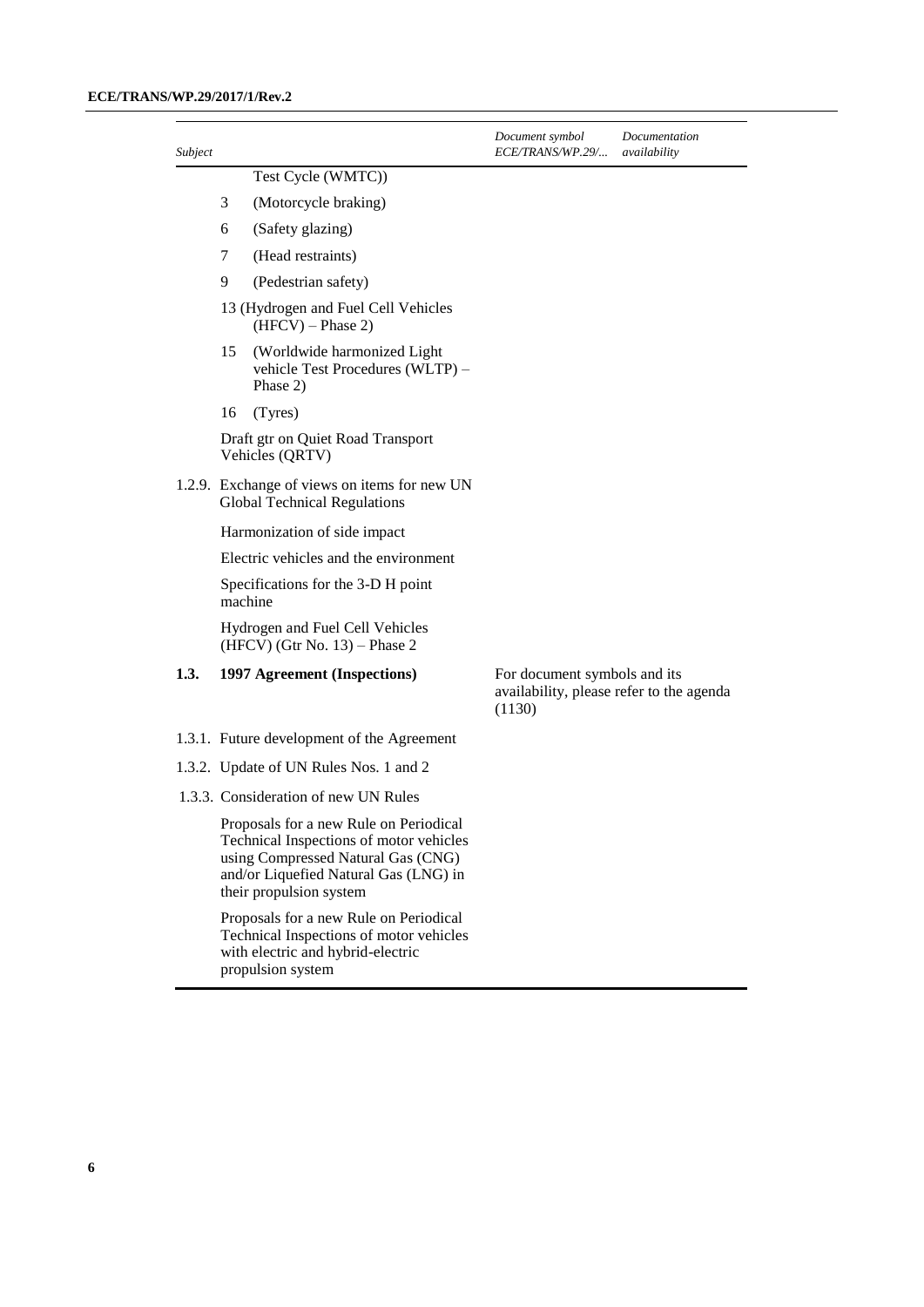| Subject |                                                                                         | Document symbol<br>Documentation<br>ECE/TRANS/WP.29/<br>availability                                                |  |
|---------|-----------------------------------------------------------------------------------------|---------------------------------------------------------------------------------------------------------------------|--|
| 2.1.    | 1958 Agreement                                                                          | For document symbols and its<br>availability, please refer to the agenda of<br>the sixty-fifth session (GRB/2017/1) |  |
|         | 2.1.1. Proposal for draft amendments to existing<br>UN Regulations (1958 Agreement):    |                                                                                                                     |  |
|         | 28<br>(Audible warning devices)                                                         |                                                                                                                     |  |
|         | 41<br>(Noise of motorcycles)                                                            |                                                                                                                     |  |
|         | 51<br>(Noise of M and N categories of<br>vehicles)                                      |                                                                                                                     |  |
|         | 59<br>(Replacement silencing systems)                                                   |                                                                                                                     |  |
|         | 92<br>(Replacement exhaust silencing<br>systems for motorcycles)                        |                                                                                                                     |  |
|         | 117 (Tyre rolling noise and wet grip<br>adhesion)                                       |                                                                                                                     |  |
| 2.2.    | 1998 Agreement (Global)                                                                 | For document symbols and its<br>availability, please refer to the agenda of<br>the sixty-fifth session (GRB/2017/1) |  |
|         | UN GTR on Quiet Road Transport<br>Vehicles                                              |                                                                                                                     |  |
| 2.3.    | 1997 Agreement (Inspections)                                                            |                                                                                                                     |  |
|         | Nil                                                                                     |                                                                                                                     |  |
| 2.4.    | Proposal for draft recommendations or<br>amendments to existing<br>recommendations      |                                                                                                                     |  |
|         | N <sub>il</sub>                                                                         |                                                                                                                     |  |
| 2.5.    | <b>Miscellaneous items</b>                                                              | For document symbols and its                                                                                        |  |
|         | Influence of road surface on tyre rolling<br>sound emissions                            | availability, please refer to the agenda of<br>the sixty-fifth session (GRB/2017/1)                                 |  |
|         | Definitions and acronyms in UN<br>Regulations under the responsibility of<br><b>GRB</b> |                                                                                                                     |  |
|         | Proposal for amendments to R.E.3                                                        |                                                                                                                     |  |
|         | Development of the International Whole<br>Vehicle Type Approval (IWVTA) system          |                                                                                                                     |  |

## **Subjects under consideration by the Working Party on Noise (GRB)**

Table 2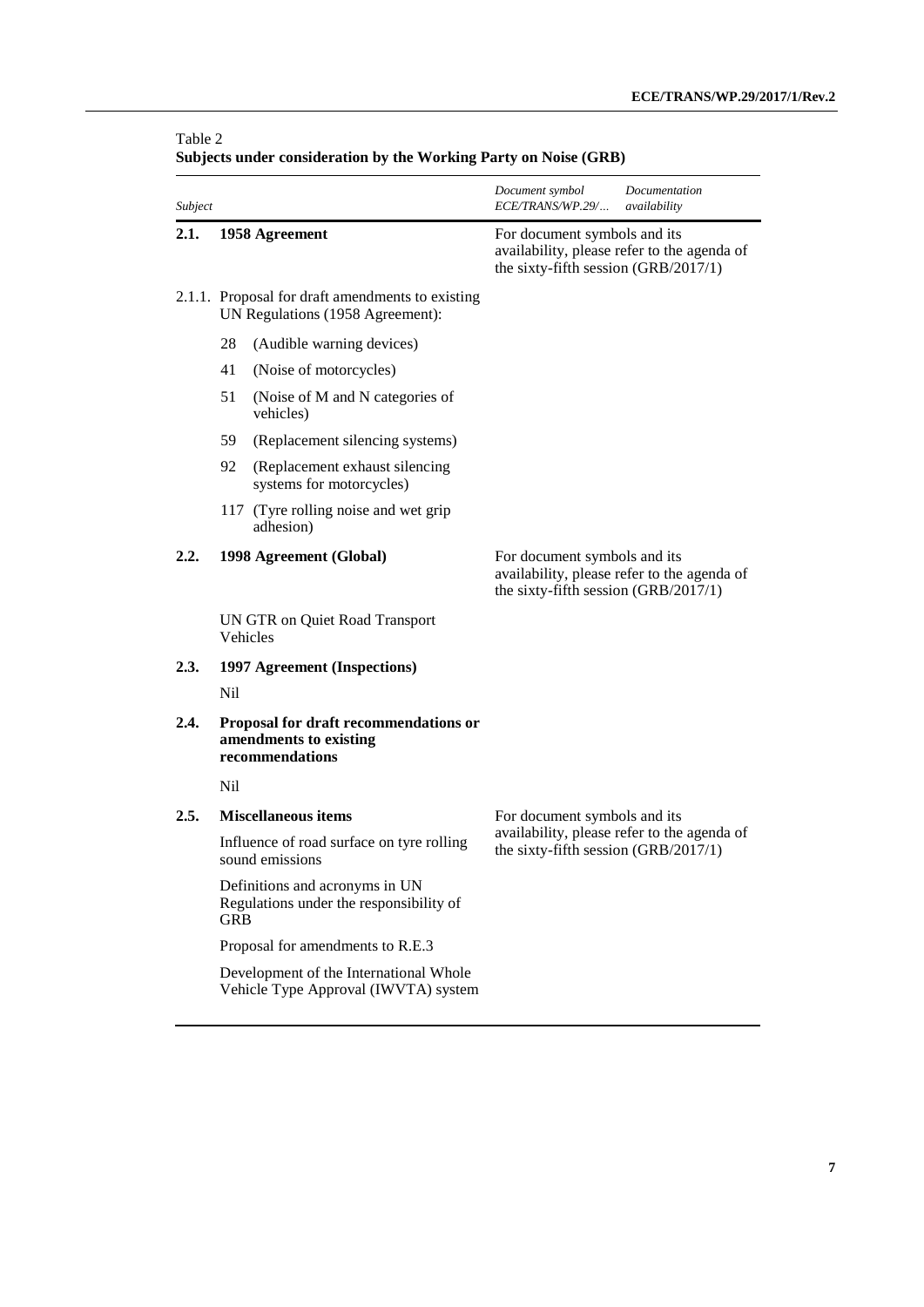#### Table 3 **Subjects under consideration by the Working Party on Lighting and Light-Signalling (GRE)**

| Subject |                                                                                      |                                                                                          | Document symbol<br>ECE/TRANS/WP.29/                                                        | Documentation<br>availability |
|---------|--------------------------------------------------------------------------------------|------------------------------------------------------------------------------------------|--------------------------------------------------------------------------------------------|-------------------------------|
| 3.1.    | 1958 Agreement                                                                       |                                                                                          | For document symbols and its                                                               |                               |
|         | 3.1.1. Proposal for draft amendments to existing<br>UN Regulations (1958 Agreement): |                                                                                          | availability, please refer to the agenda<br>of the seventy-seventh session<br>(GRE/2017/1) |                               |
|         | 6                                                                                    | (Direction indicators)                                                                   |                                                                                            |                               |
|         | 7                                                                                    | (Position, stop and end-outline<br>lamps)                                                |                                                                                            |                               |
|         | 10                                                                                   | (Electromagnetic compatibility)                                                          |                                                                                            |                               |
|         | 19                                                                                   | (Front fog lamps)                                                                        |                                                                                            |                               |
|         | 23                                                                                   | (Reversing lamps)                                                                        |                                                                                            |                               |
|         | 38                                                                                   | (Rear fog lamps)                                                                         |                                                                                            |                               |
|         | 45                                                                                   | (Headlamp cleaners)                                                                      |                                                                                            |                               |
|         | 48                                                                                   | (Installation of lighting and<br>light-signalling devices)                               |                                                                                            |                               |
|         | 50                                                                                   | (Position, stop, direction indicator<br>lamps for mopeds and motorcycles)                |                                                                                            |                               |
|         | 53                                                                                   | (Installation of lighting and light<br>signalling devices for L3 vehicles)               |                                                                                            |                               |
|         | 77                                                                                   | (Parking lamps)                                                                          |                                                                                            |                               |
|         | 86                                                                                   | (Installation of lighting and light-<br>signalling devices for agricultural<br>tractors) |                                                                                            |                               |
|         | 87                                                                                   | (Daytime running lamps)                                                                  |                                                                                            |                               |
|         | 91                                                                                   | (Side marker lamps)                                                                      |                                                                                            |                               |
|         | 98                                                                                   | (Headlamps with gas-discharge light<br>sources)                                          |                                                                                            |                               |
|         |                                                                                      | 112 (Headlamps emitting an<br>asymmetrical passing-beam)                                 |                                                                                            |                               |
|         |                                                                                      | 113 (Headlamps emitting a symmetrical<br>passing-beam)                                   |                                                                                            |                               |
|         |                                                                                      | 119 (Cornering lamps)                                                                    |                                                                                            |                               |
|         |                                                                                      | 123 (Adaptive front lighting systems<br>(AFS)                                            |                                                                                            |                               |
|         |                                                                                      | 3.1.2. Proposal for draft new UN Regulations:                                            |                                                                                            |                               |
|         | Nil                                                                                  |                                                                                          |                                                                                            |                               |
|         |                                                                                      |                                                                                          |                                                                                            |                               |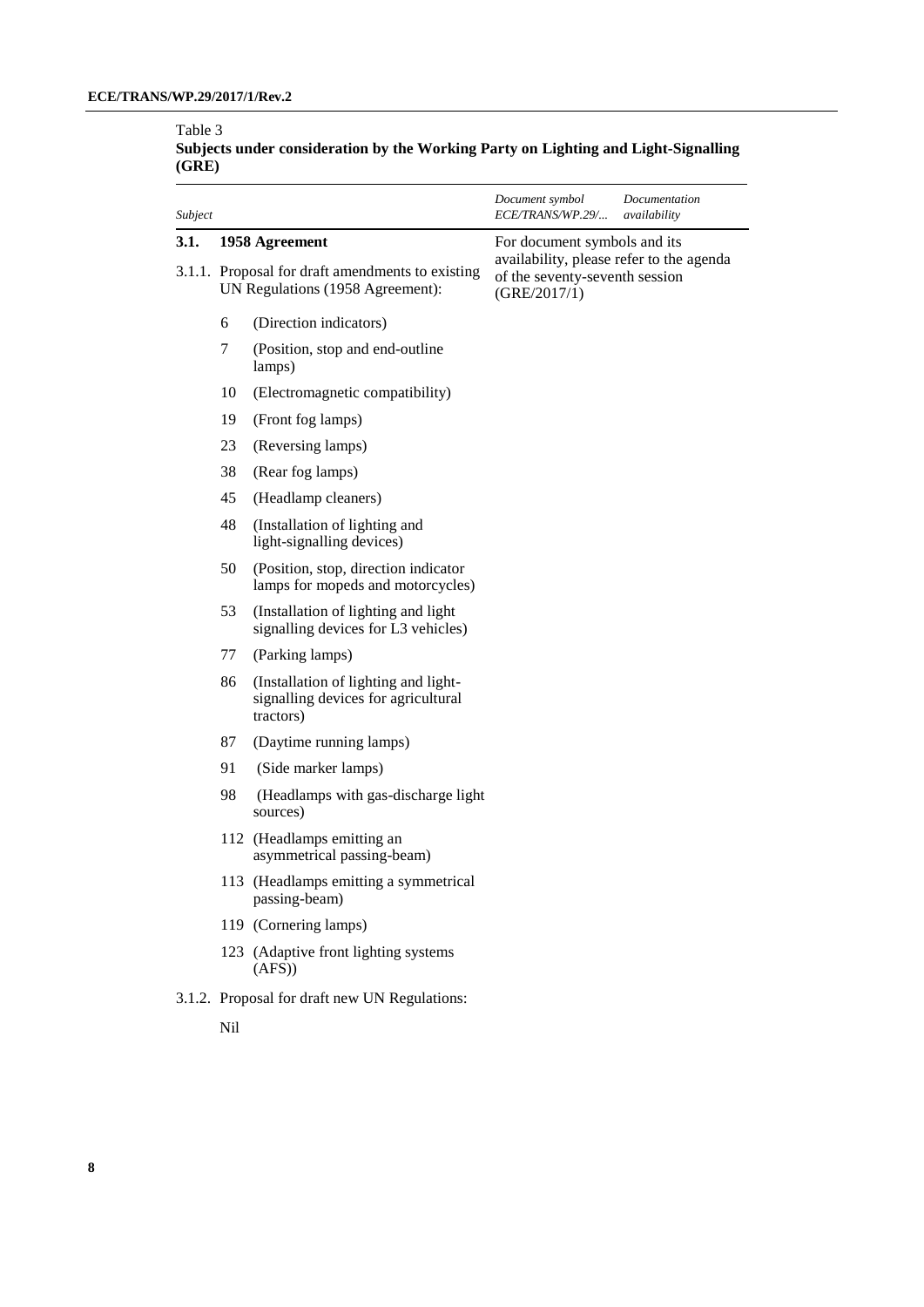| Subject |                                                                                                                  | Document symbol<br>ECE/TRANS/WP.29/                                        | Documentation<br>availability |
|---------|------------------------------------------------------------------------------------------------------------------|----------------------------------------------------------------------------|-------------------------------|
| 3.2.    | 1998 Agreement (Global)                                                                                          |                                                                            |                               |
|         | Possibility to develop further UN GTRs                                                                           |                                                                            |                               |
| 3.3.    | 1997 Agreement (Inspections)                                                                                     |                                                                            |                               |
|         | Nil                                                                                                              |                                                                            |                               |
| 3.4.    | Proposal for draft recommendations or<br>amendments to existing<br>recommendations                               |                                                                            |                               |
|         | Nil                                                                                                              |                                                                            |                               |
| 3.5.    | <b>Miscellaneous items</b>                                                                                       | For document symbols and its                                               |                               |
|         | Pending amendment proposals                                                                                      | availability, please refer to the agenda<br>of the seventy-seventh session |                               |
|         | Simplification of lighting and light-<br>signalling UN Regulations                                               | (GRE/2017/1)                                                               |                               |
|         | Amendments to the Convention on Road<br>Traffic (Vienna 1968)                                                    |                                                                            |                               |
|         | Development of an international whole<br>vehicle type approval (IWVTA)                                           |                                                                            |                               |
|         | Phantom light and colour washout                                                                                 |                                                                            |                               |
|         | Direction for future GRE work                                                                                    |                                                                            |                               |
|         | Work progress of the International<br>Automotive Lighting and Light Signalling<br>Expert Group (GTB) task forces |                                                                            |                               |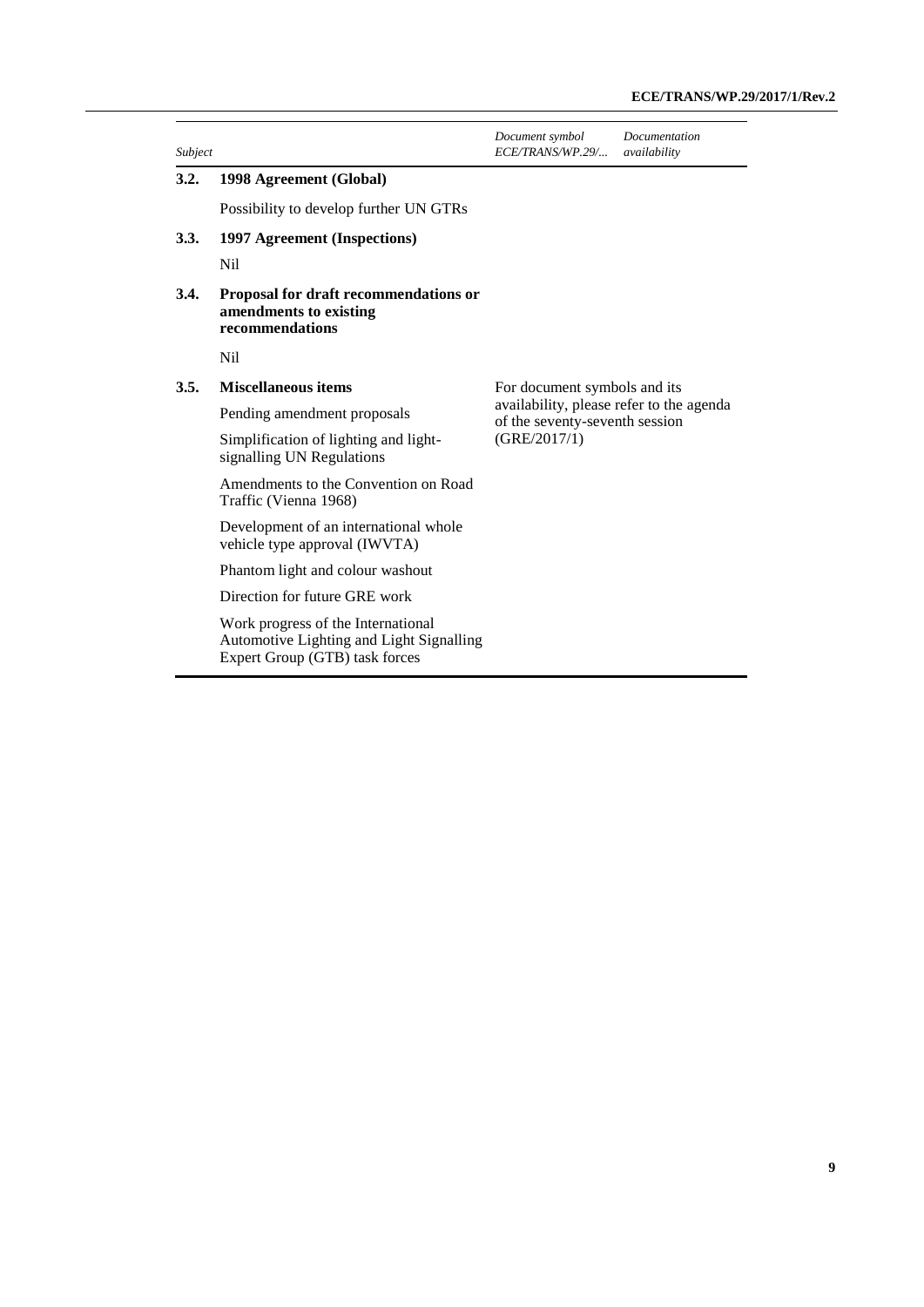## Table 4

| Subjects under consideration by the Working Party on Pollution and Energy (GRPE) |  |
|----------------------------------------------------------------------------------|--|
|----------------------------------------------------------------------------------|--|

| Subject |                                                                                      |                                                                                       | Document symbol<br>ECE/TRANS/WP.29/                                                       | Documentation<br>availability |
|---------|--------------------------------------------------------------------------------------|---------------------------------------------------------------------------------------|-------------------------------------------------------------------------------------------|-------------------------------|
| 4.1.    | 1958 Agreement                                                                       |                                                                                       | For document symbols and its                                                              |                               |
|         | 4.1.1. Proposal for draft amendments to existing<br>UN Regulations (1958 Agreement): |                                                                                       | availability, please refer to the agenda<br>of the seventy-fifth session<br>(GRPE/2017/8) |                               |
|         | 68                                                                                   | (Measurement of the maximum<br>speed, including electric vehicles)                    |                                                                                           |                               |
|         | 83                                                                                   | (Emissions of M1 and N1 vehicles)                                                     |                                                                                           |                               |
|         |                                                                                      | 101 (CO2 emissions/fuel consumption)                                                  |                                                                                           |                               |
|         |                                                                                      | 103 (Replacement pollution control<br>devices)                                        |                                                                                           |                               |
|         | 49                                                                                   | (Emissions of compression ignition<br>and positive ignition (LPG and<br>CNG) engines) |                                                                                           |                               |
|         |                                                                                      | 132 (Retrofit Emissions Control devices<br>(REC)                                      |                                                                                           |                               |
|         | 85                                                                                   | (Measurement of the net power)                                                        |                                                                                           |                               |
|         |                                                                                      | 115 (LPG and CNG retrofit systems)                                                    |                                                                                           |                               |
|         |                                                                                      | 133 (Recyclability of motor vehicles)                                                 |                                                                                           |                               |
|         | 96                                                                                   | (Diesel emission (agricultural<br>tractors))                                          |                                                                                           |                               |
|         |                                                                                      | 120 (Net power of tractors and non-road<br>mobile machinery)                          |                                                                                           |                               |
|         | 40                                                                                   | (Emission of gaseous pollutants by<br>motorcycles)                                    |                                                                                           |                               |
|         | 47                                                                                   | (Emission of gaseous pollutants of<br>mopeds)                                         |                                                                                           |                               |
|         |                                                                                      | 4.1.2. Proposal for draft new UN Regulations                                          |                                                                                           |                               |
|         | Nil                                                                                  |                                                                                       |                                                                                           |                               |
| 4.2.    | 1998 Agreement (Global)                                                              |                                                                                       | For document symbols and its                                                              |                               |
|         | 2                                                                                    | (Worldwide motorcycle emissions<br>test cycle (WMTC))                                 | availability, please refer to the agenda<br>of the seventy-fifth session<br>(GRPE/2017/8) |                               |
|         | 4                                                                                    | (Worldwide harmonized Heavy-Duty<br>Certification Procedure (WHDC))                   |                                                                                           |                               |
|         | 5                                                                                    | (Worldwide harmonized Heavy duty<br>on-board diagnostic systems (WWH-<br>(OBD)        |                                                                                           |                               |
|         | 10                                                                                   | (Off-Cycle Emissions (OCE))                                                           |                                                                                           |                               |
|         | 11                                                                                   | (Non-road mobile machinery engines)                                                   |                                                                                           |                               |
|         |                                                                                      |                                                                                       |                                                                                           |                               |

15 (Worldwide harmonized Light Vehicle Test Procedure (WLTP))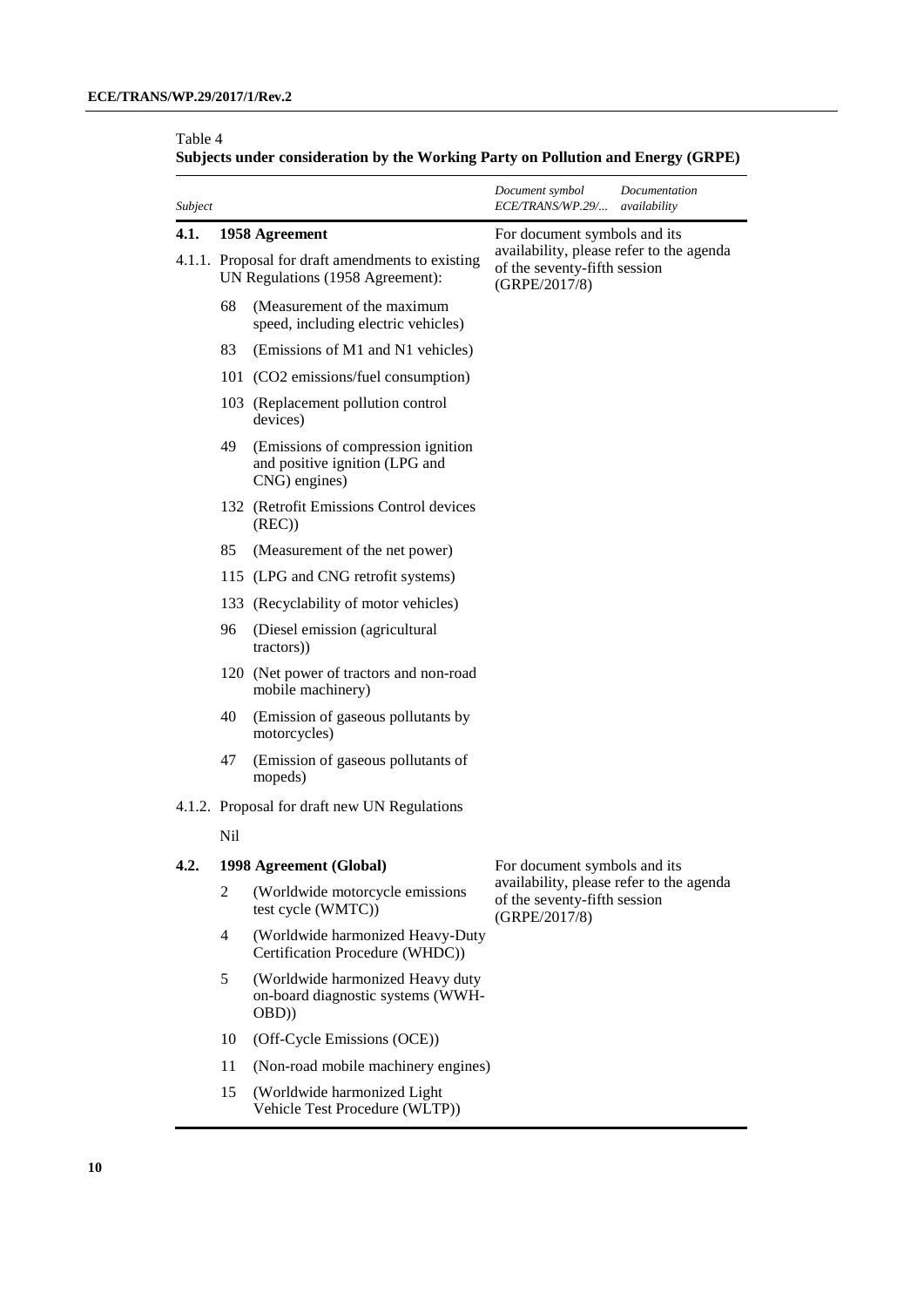| Subject |                                                                                                    | Document symbol<br>ECE/TRANS/WP.29/                                                       | Documentation<br>availability |
|---------|----------------------------------------------------------------------------------------------------|-------------------------------------------------------------------------------------------|-------------------------------|
|         | 4.2.1. Proposal for developing new UN Global<br><b>Technical Regulations</b>                       |                                                                                           |                               |
|         | Vehicles Interior Air Quality (VIAQ)                                                               |                                                                                           |                               |
| 4.3.    | 1997 Agreement (Inspections)                                                                       |                                                                                           |                               |
|         | N <sub>i</sub>                                                                                     |                                                                                           |                               |
| 4.4.    | Proposal for draft recommendations or<br>amendments to existing<br>recommendations                 |                                                                                           |                               |
|         | Nil                                                                                                |                                                                                           |                               |
| 4.5.    | <b>Miscellaneous items</b>                                                                         | For document symbols and its                                                              |                               |
|         | World-wide harmonized Light vehicles<br>Test Procedure (WLTP)                                      | availability, please refer to the agenda<br>of the seventy-fifth session<br>(GRPE/2017/8) |                               |
|         | Heavy Duty Hybrids (HDH)                                                                           |                                                                                           |                               |
|         | Particle Measurement Programme (PMP)                                                               |                                                                                           |                               |
|         | Gaseous Fuelled Vehicles (GFV)                                                                     |                                                                                           |                               |
|         | <b>Environmental and Propulsion</b><br>Performance Requirements (EPPR) for L-<br>category vehicles |                                                                                           |                               |
|         | Electric Vehicles and the Environment<br>(EVE)                                                     |                                                                                           |                               |
|         | <b>Vehicle Propulsion System Definitions</b><br>(VPSD)                                             |                                                                                           |                               |
|         | Fuel Quality (FQ)                                                                                  |                                                                                           |                               |
|         | International Whole Vehicle Type<br>Approval (IWVTA)                                               |                                                                                           |                               |
|         | Exchange of information on national and<br>international requirements on emissions                 |                                                                                           |                               |

Vehicles Interior Air Quality (VIAQ)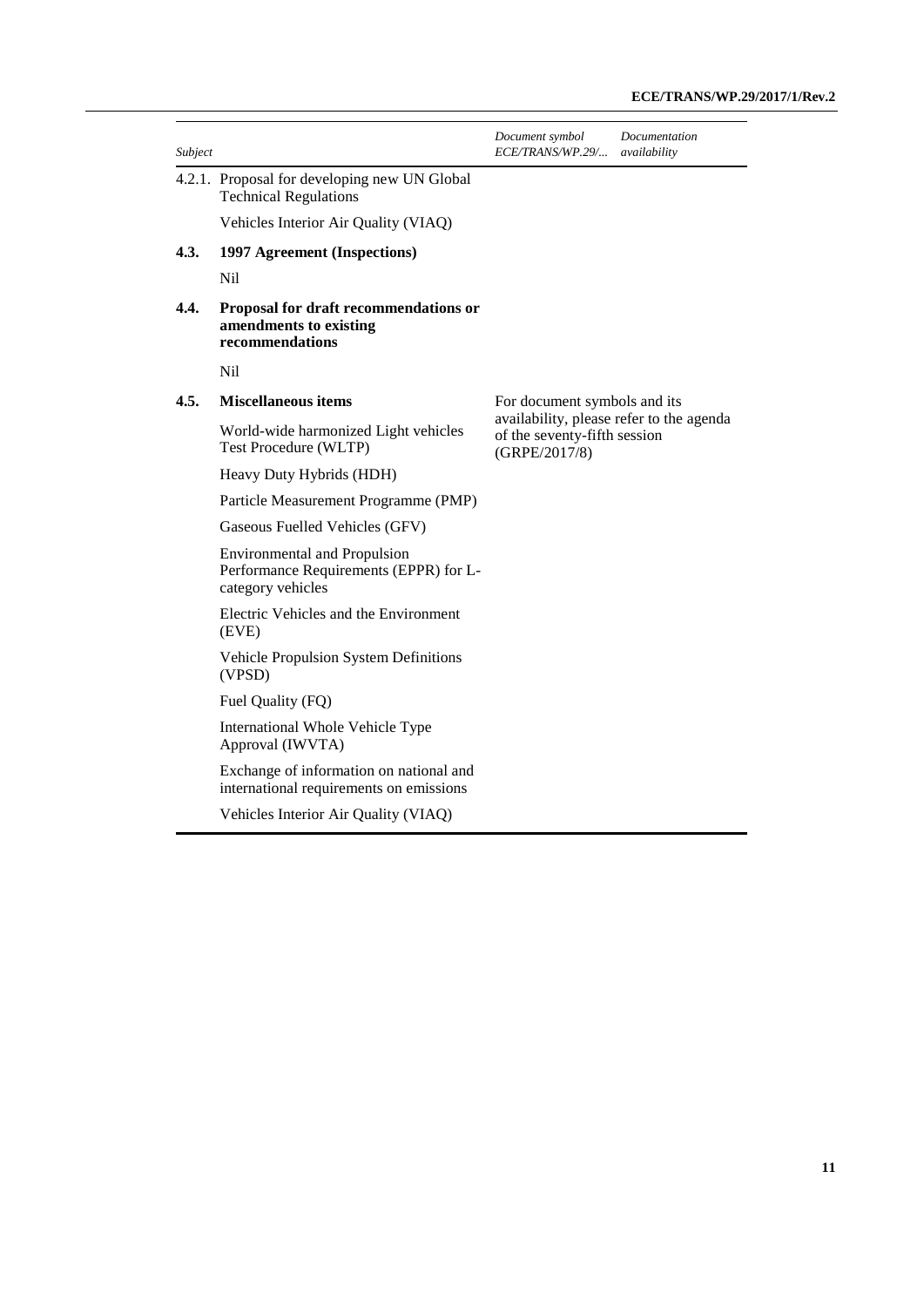#### Table 5 **Subjects under consideration by the Working Party on Brakes and Running Gear (GRRF)**

| Subject |                                                                                      |                                                                                                       | Document symbol<br><i>ECE/TRANS/WP.29/</i>                                                                               | Documentation<br>availability |
|---------|--------------------------------------------------------------------------------------|-------------------------------------------------------------------------------------------------------|--------------------------------------------------------------------------------------------------------------------------|-------------------------------|
| 5.1.    | 1958 Agreement                                                                       |                                                                                                       | For document symbols and its<br>availability, please refer to the agenda<br>of the eighty-third session<br>(GRRF/2017/1) |                               |
|         | 5.1.1. Proposal for draft amendments to existing<br>UN Regulations (1958 Agreement): |                                                                                                       |                                                                                                                          |                               |
|         | 13 and 13-H (Braking)                                                                |                                                                                                       |                                                                                                                          |                               |
|         | 30                                                                                   | (Tyres for passenger cars and their)<br>trailers)                                                     |                                                                                                                          |                               |
|         | 54                                                                                   | (Tyres for commercial vehicles and<br>their trailers)                                                 |                                                                                                                          |                               |
|         | 55                                                                                   | (Mechanical couplings)                                                                                |                                                                                                                          |                               |
|         | 64                                                                                   | (Temporary use spare unit, run flat<br>tyres, run flat-system and tyre<br>pressure monitoring system) |                                                                                                                          |                               |
|         | 75                                                                                   | (Motorcycle tyres)                                                                                    |                                                                                                                          |                               |
|         | 78                                                                                   | (Motorcycle braking)                                                                                  |                                                                                                                          |                               |
|         | 79                                                                                   | (Steering equipment)                                                                                  |                                                                                                                          |                               |
|         | 89                                                                                   | (Speed limitation devices)                                                                            |                                                                                                                          |                               |
|         | 90                                                                                   | (Replacement brake linings)                                                                           |                                                                                                                          |                               |
|         |                                                                                      | 106 (Tyres for agricultural vehicles)                                                                 |                                                                                                                          |                               |
|         |                                                                                      | 109 (Retreaded tyres for commercial<br>vehicles and their trailers)                                   |                                                                                                                          |                               |
|         |                                                                                      | 117 (Tyres - Rolling resistance, rolling<br>noise and wet grip)                                       |                                                                                                                          |                               |
|         |                                                                                      | 139 (Brake Assist Systems)                                                                            |                                                                                                                          |                               |
|         |                                                                                      | 140 (Electronic Stability Control)                                                                    |                                                                                                                          |                               |
|         |                                                                                      | 141 (Tyre Pressure Monitoring Systems)                                                                |                                                                                                                          |                               |
|         |                                                                                      | 142 (Tyres installation)                                                                              |                                                                                                                          |                               |
|         | Nil                                                                                  | 5.1.2. Proposal for draft new UN Regulations:                                                         |                                                                                                                          |                               |
|         | 5.1.3. Vehicle automation<br>Remote Control Parking (RCP)                            |                                                                                                       |                                                                                                                          |                               |
|         |                                                                                      | <b>Valet Parking</b>                                                                                  |                                                                                                                          |                               |
|         |                                                                                      | Lane Keeping Assist System (LKAS)                                                                     |                                                                                                                          |                               |
|         |                                                                                      | Parking Assist Systems (PAS)                                                                          |                                                                                                                          |                               |
|         | <b>Automated Controlled Steering Function</b><br>(ACSF)                              |                                                                                                       |                                                                                                                          |                               |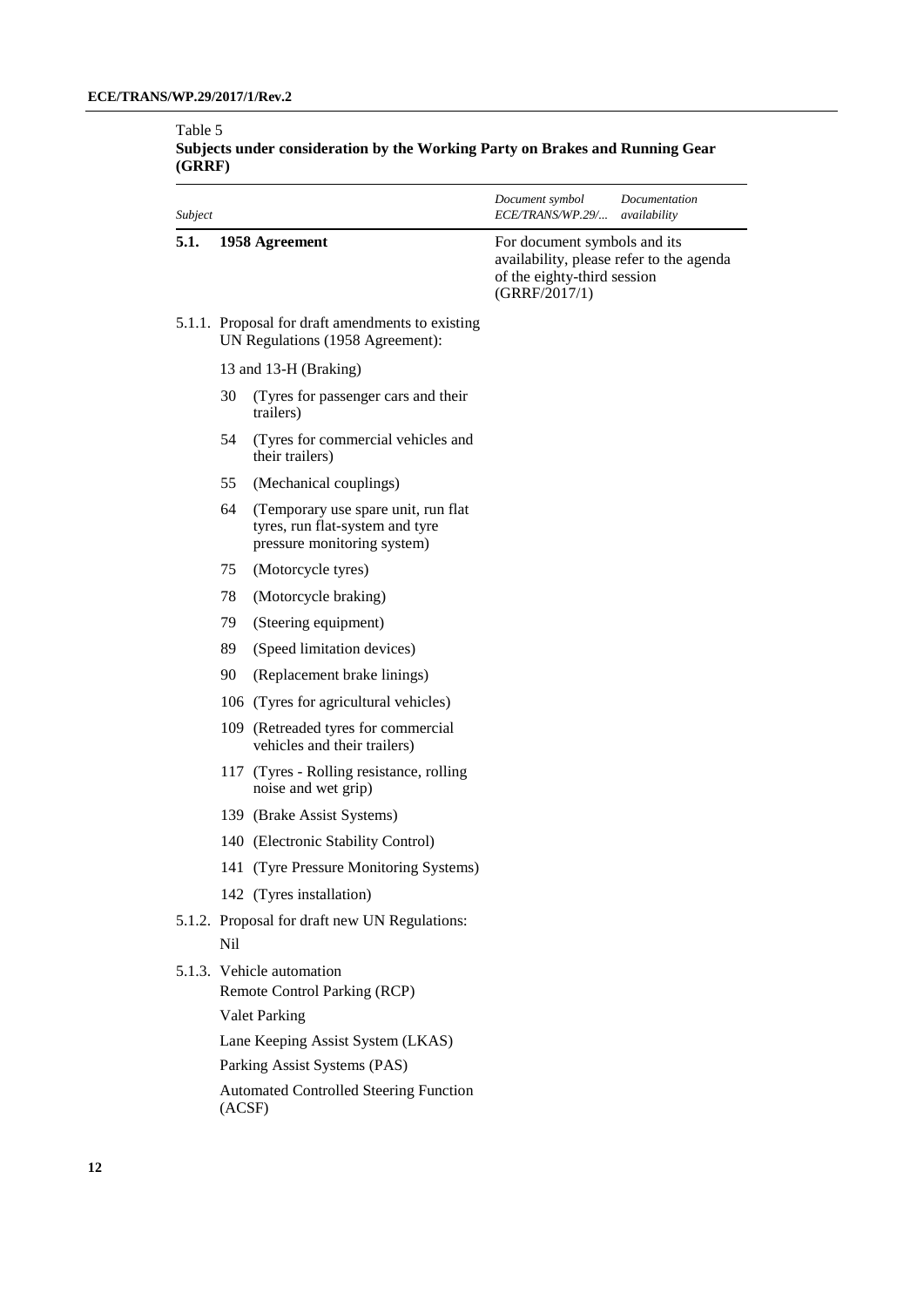| Subject |                                                                                     | Document symbol<br>Documentation<br>ECE/TRANS/WP.29/<br>availability    |  |
|---------|-------------------------------------------------------------------------------------|-------------------------------------------------------------------------|--|
| 5.2.    | 1998 Agreement (Global)                                                             | For document symbols and its                                            |  |
|         | 3<br>(Motorcycle braking)                                                           | availability, please refer to the agenda<br>of the eighty-third session |  |
|         | 16<br>(Tyres)                                                                       | (GRRF/2017/1)                                                           |  |
| 5.3.    | 1997 Agreement (Inspections)                                                        |                                                                         |  |
|         | Nil                                                                                 |                                                                         |  |
| 5.4.    | Proposal for draft recommendations or<br>amendments to existing<br>recommendations: |                                                                         |  |
|         | Nil                                                                                 |                                                                         |  |
| 5.5.    | <b>Miscellaneous items</b>                                                          | For document symbols and its                                            |  |
|         | Intelligent Transport Systems (ITS)                                                 | availability, please refer to the agenda<br>of the eighty-third session |  |
|         | Lane keeping assist system (LKAS) and<br>Parking assist systems (PAS)               | (GRRF/2017/1)                                                           |  |
|         | <b>Automatically Commanded Steering</b><br>Function (ACSF)                          |                                                                         |  |
|         | International Whole Vehicle Type<br>Approval (IWVTA)                                |                                                                         |  |
|         | Modular Vehicle Combinations (MVC)                                                  |                                                                         |  |
|         | Exchange of views on innovations and<br>relevant national activities                |                                                                         |  |

#### Table 6

#### **Subjects under consideration by the Working Party on General Safety Provisions (GRSG)**

| Subject |                                                                                      |                                                     | Document symbol<br><i>ECE/TRANS/WP.29/</i>                                                                        | Documentation<br>availability |
|---------|--------------------------------------------------------------------------------------|-----------------------------------------------------|-------------------------------------------------------------------------------------------------------------------|-------------------------------|
| 6.1.    | 1958 Agreement                                                                       |                                                     | For document symbols and its<br>availability, please refer to the agenda<br>for the $112th$ session (GRSG/2017/1) |                               |
|         | 6.1.1. Proposal for draft amendments to existing<br>UN Regulations (1958 Agreement): |                                                     |                                                                                                                   |                               |
|         | 39                                                                                   | (Speedometer/odometer)                              |                                                                                                                   |                               |
|         | 43                                                                                   | (Safety glazing)                                    |                                                                                                                   |                               |
|         | 46                                                                                   | (Devices for indirect vision)                       |                                                                                                                   |                               |
|         | 55                                                                                   | (Mechanical couplings)                              |                                                                                                                   |                               |
|         | 60                                                                                   | (Driver operated controls)<br>(mopeds/motorcycles)) |                                                                                                                   |                               |
|         | 66                                                                                   | (Strength of superstructure (buses))                |                                                                                                                   |                               |
|         | 67                                                                                   | (LPG vehicles)                                      |                                                                                                                   |                               |

73 (Lateral protection devices)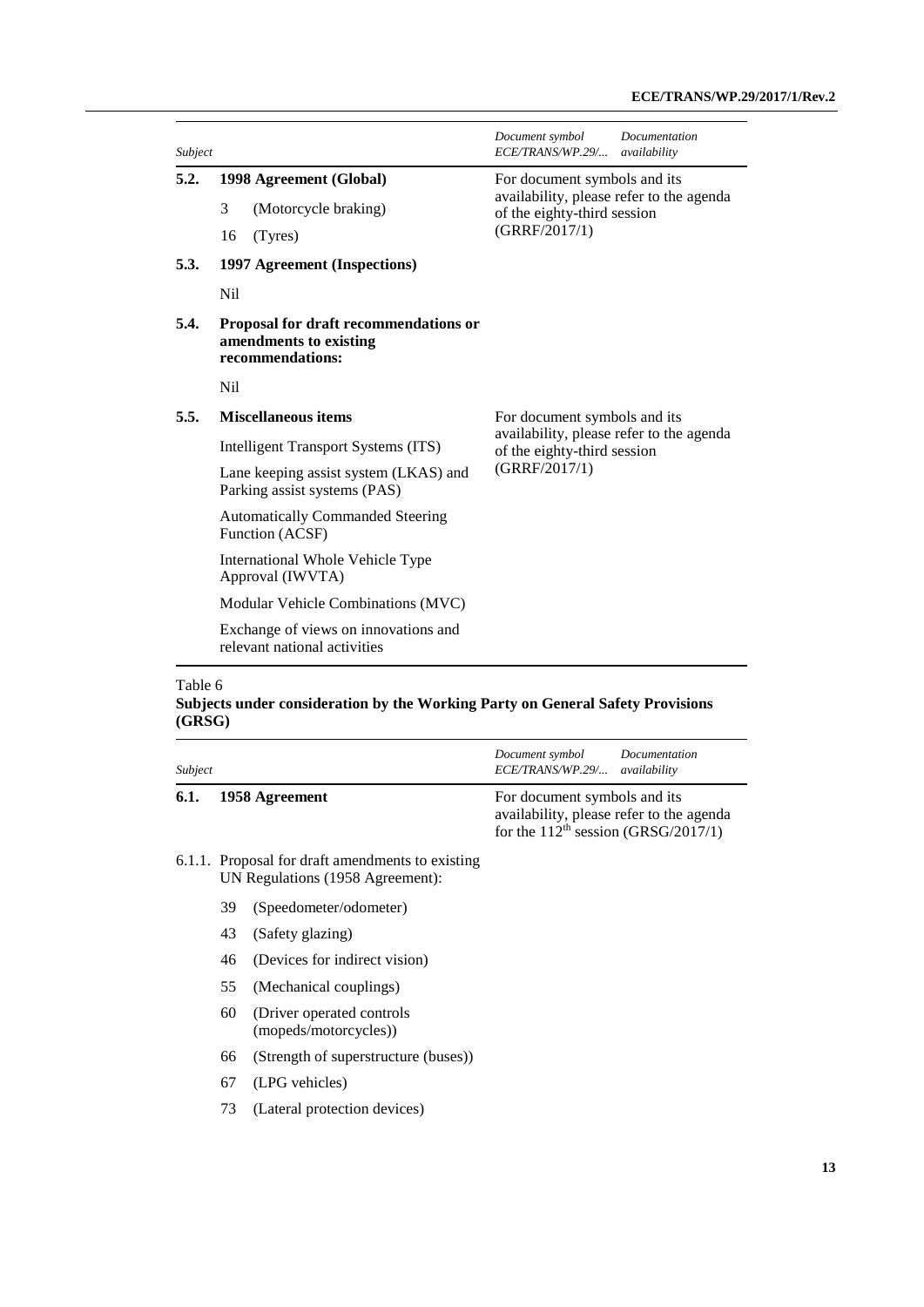| Subject |                                                                                     | Document symbol<br><i>ECE/TRANS/WP.29/</i>                                      | Documentation<br>availability            |
|---------|-------------------------------------------------------------------------------------|---------------------------------------------------------------------------------|------------------------------------------|
|         | 105 (ADR vehicles)                                                                  |                                                                                 |                                          |
|         | 110 (CNG and LNG vehicles)                                                          |                                                                                 |                                          |
|         | 116 (Anti-theft and alarm systems)                                                  |                                                                                 |                                          |
|         | 118 (Burning behaviour of materials)                                                |                                                                                 |                                          |
|         | 121 (Identification of controls, tell-tales<br>and indicators)                      |                                                                                 |                                          |
|         | 6.1.2. Proposal for draft new UN Regulations:                                       |                                                                                 |                                          |
|         | Automatic Emergency Call Systems<br>(AECS)                                          |                                                                                 |                                          |
|         | Advanced Driver Assistance Systems for<br>blind spot monitoring (ADAS).             |                                                                                 |                                          |
| 6.2.    | 1998 Agreement (Global)                                                             | For document symbols and its<br>for the $112^{\text{th}}$ session (GRSG/2017/1) | availability, please refer to the agenda |
|         | Possibility to develop further UN GTRs                                              |                                                                                 |                                          |
|         | 6<br>(Safety glazing)                                                               |                                                                                 |                                          |
| 6.3.    | 1997 Agreement (Inspections)                                                        |                                                                                 |                                          |
|         | Nil                                                                                 |                                                                                 |                                          |
| 6.4.    | Proposal for draft recommendations or<br>amendments to existing<br>recommendations: |                                                                                 |                                          |
|         | N <sub>i</sub>                                                                      |                                                                                 |                                          |
| 6.5.    | <b>Miscellaneous items</b>                                                          | For document symbols and its<br>for the $112^{\text{th}}$ session (GRSG/2017/1) | availability, please refer to the agenda |
|         | International Whole Vehicle Type<br>Approval (IWVTA)                                |                                                                                 |                                          |
|         | Consolidated Resolution on the<br>Construction of Vehicles (R.E.3)                  |                                                                                 |                                          |
|         | <b>Event Data Recorder</b>                                                          |                                                                                 |                                          |
|         | Three-dimensional H-point machine                                                   |                                                                                 |                                          |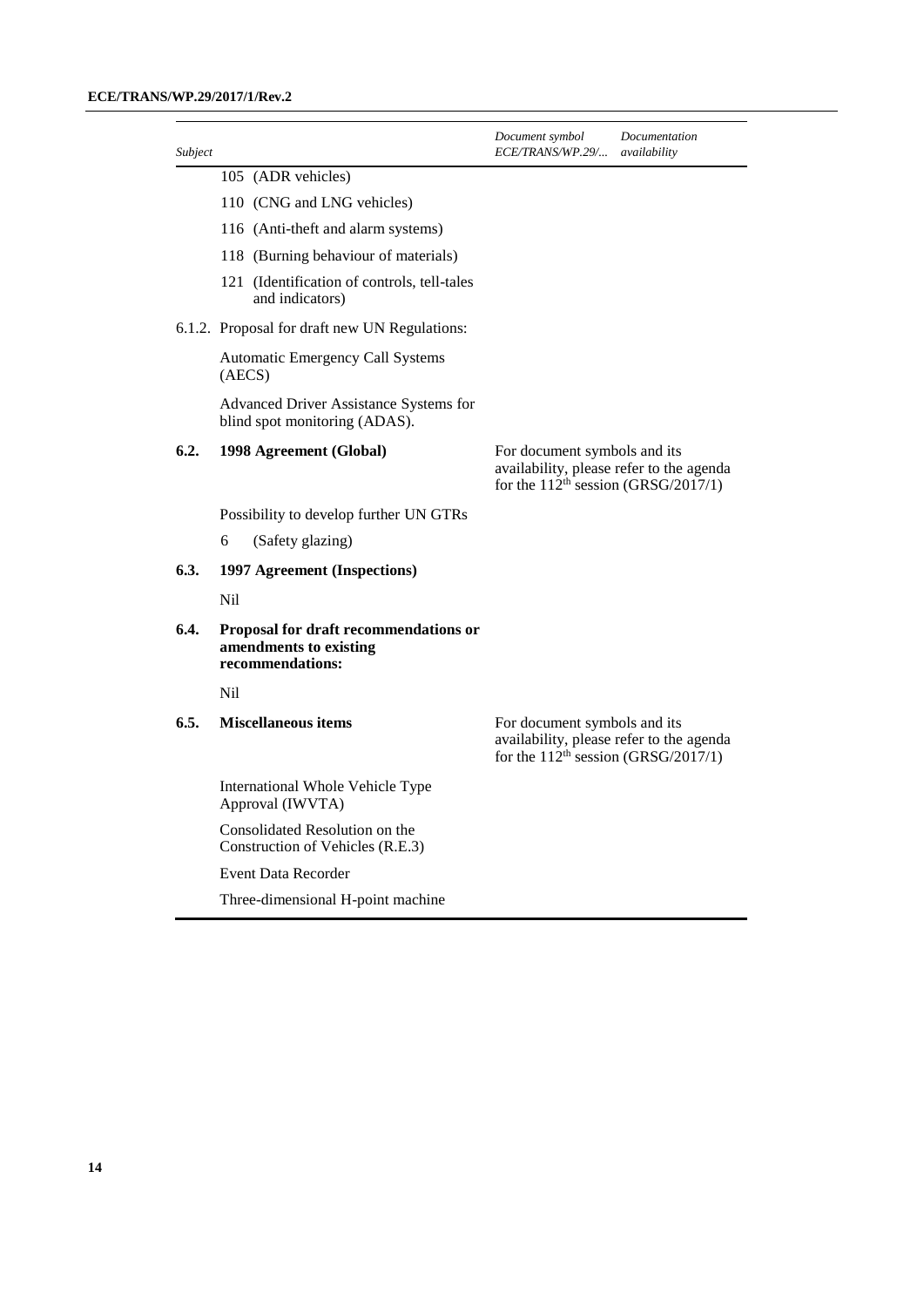| Subject |                                                                                      |                                                     | Document symbol<br>Documentation<br>ECE/TRANS/WP.29/<br>availability                     |  |
|---------|--------------------------------------------------------------------------------------|-----------------------------------------------------|------------------------------------------------------------------------------------------|--|
| 7.1.    |                                                                                      | 1958 Agreement                                      | For document symbols and its                                                             |  |
|         | 7.1.1. Proposal for draft amendments to existing<br>UN Regulations (1958 Agreement): |                                                     | availability, please refer to the agenda<br>for the sixty-first session<br>(GRSP/2017/1) |  |
|         | 14                                                                                   | (Safety-belt anchorages)                            |                                                                                          |  |
|         | 16                                                                                   | (Safety-belts)                                      |                                                                                          |  |
|         | 17                                                                                   | (Strength of seats)                                 |                                                                                          |  |
|         | 21                                                                                   | (Interior fittings)                                 |                                                                                          |  |
|         | 22                                                                                   | (Protective helmets)                                |                                                                                          |  |
|         | 25                                                                                   | (Head restraints)                                   |                                                                                          |  |
|         | 44                                                                                   | (Child restraints systems)                          |                                                                                          |  |
|         | 80                                                                                   | (Strength of seats and their<br>anchorages (buses)) |                                                                                          |  |
|         | 94                                                                                   | (Frontal collision)                                 |                                                                                          |  |
|         |                                                                                      | 100 (Electric power trained vehicles)               |                                                                                          |  |
|         |                                                                                      | 127 (Pedestrian safety)                             |                                                                                          |  |
|         |                                                                                      | 129 (Enhanced child restraint systems)              |                                                                                          |  |
|         |                                                                                      | 7.1.2. Proposal for draft new UN Regulations:       |                                                                                          |  |
|         | Nil                                                                                  |                                                     |                                                                                          |  |
| 7.2.    |                                                                                      | 1998 Agreement (Global)                             | For document symbols and its                                                             |  |
|         | $\mathbf{1}$                                                                         | (Door locks and door retention<br>components)       | availability, please refer to the agenda<br>for the sixty-first session<br>(GRSP/2017/1) |  |
|         | 7                                                                                    | (Head restraints)                                   |                                                                                          |  |
|         | 9                                                                                    | (Pedestrian safety)                                 |                                                                                          |  |
|         | 13                                                                                   | (Hydrogen and Fuel Cells Vehicles)                  |                                                                                          |  |
|         |                                                                                      | Side impact dummies                                 |                                                                                          |  |
|         | Electric vehicles                                                                    |                                                     |                                                                                          |  |
|         | Vehicle Crash compatibility                                                          |                                                     |                                                                                          |  |
| 7.3.    |                                                                                      | 1997 Agreement (Inspections)                        |                                                                                          |  |
|         | Nil                                                                                  |                                                     |                                                                                          |  |
| 7.4.    | Proposal for draft recommendations or<br>amendments to existing<br>recommendations   |                                                     |                                                                                          |  |
|         | Nil                                                                                  |                                                     |                                                                                          |  |

| Subjects under consideration by the Working Party on Passive Safety (GRSP) |  |  |  |
|----------------------------------------------------------------------------|--|--|--|
|                                                                            |  |  |  |

Table 7